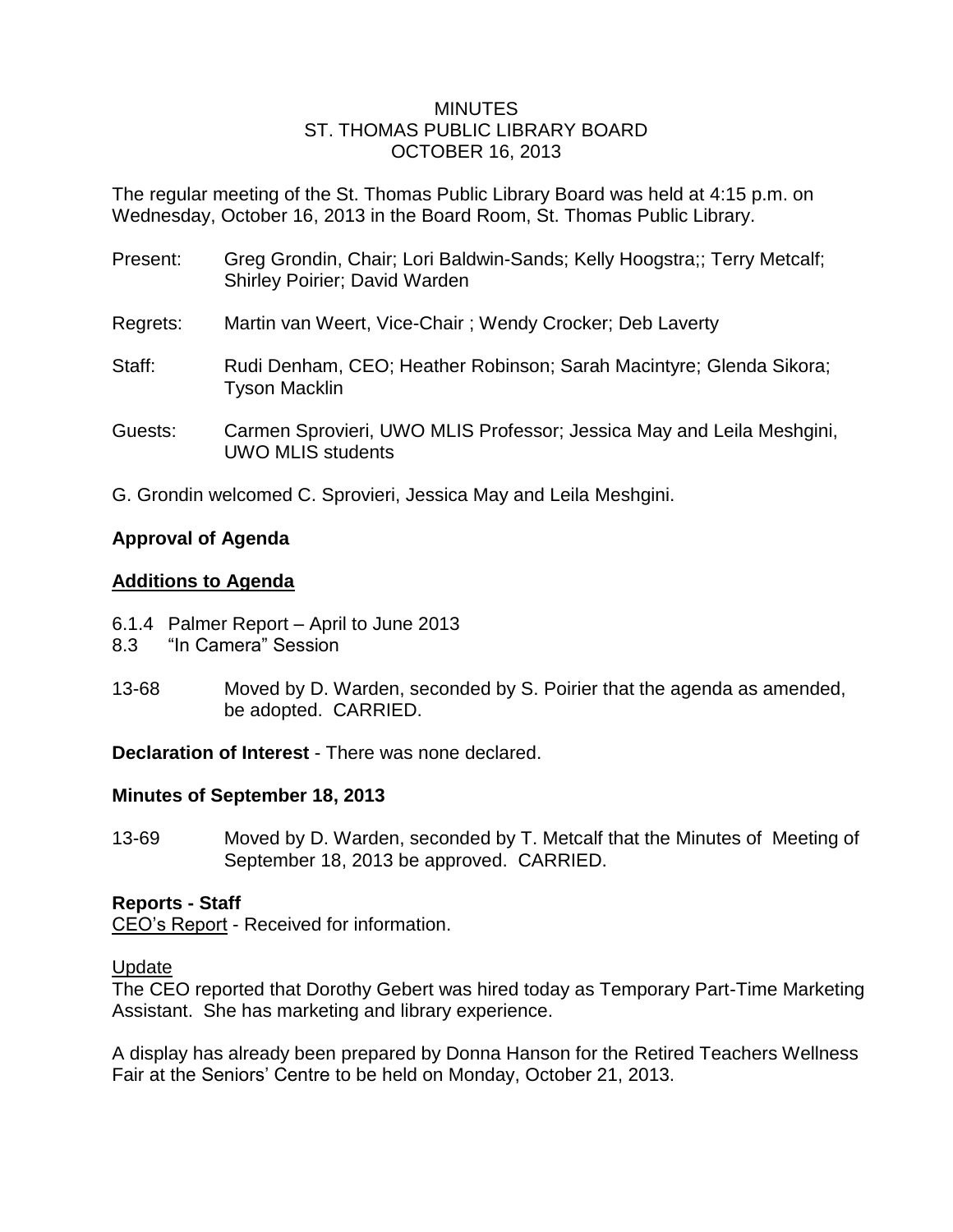Tim Bridge, City Property Maintenance Supervisor advised the CEO regarding items for the Capital Project request list. Michael Campbell, City Environmental Services will also look over the requests. The CEO, Chair, and Finance Chair will meet with Bill Day, Director of Finance and City Treasurer on October 28, 2013 to discuss the Capital Project request list.

Mandatory Accessibility Training for Board members will be provided at the November 20, 2013 Board meeting. The deadline for compliance is December 31, 2013. D. Warden and L. Baldwin-Sands stated that they have completed their training. The next Board meeting will be held in the Carnegie Room to accommodate the training.

The Accreditation Review date has not been set, as yet.

Library Activities Report - Received for information.

H. Robinson advised that there was a low attendance at the Words and Music program this year. D. Gebert, Temporary Part-Time Marketing Assistant will be working on the upcoming fall programs. L. Baldwin-Sands commented that City Council be given information on the upcoming Library programs.

Systems and Support Services Librarian Report – Received for information.

Friends Book Sales Report - Received for information.

Friends Report - March 2013 - Received for information.

On October 9, 2013, the Friends held an idea sharing meeting and four Friends of the library representatives attended. Good and exciting ideas were discussed. The Friends of the London Public Library book sale is held once a year at Western Fair Grounds and raises \$50,000.

The Christmas Market will be held at the Horton Farmers' Market on November 16, 2013. H. Robinson will advise the Friends.

Statistics – January to September 30, 2013 – Received for information.

L. Baldwin-Sands suggested that the Library present a deputation to City Council regarding the statistics. The CEO advised that she will prepare it.

## **Reports - Standing Committees**

Finance and Building and Grounds

13-70 Moved by T. Metcalf, seconded by L. Baldwin-Sands that the St. Thomas Public Library Board approve the Revenue and Expenditure Statement January to September 30, 2013. CARRIED.

2012 Audited Financial Statement – Corrected Page 4 – Received for information.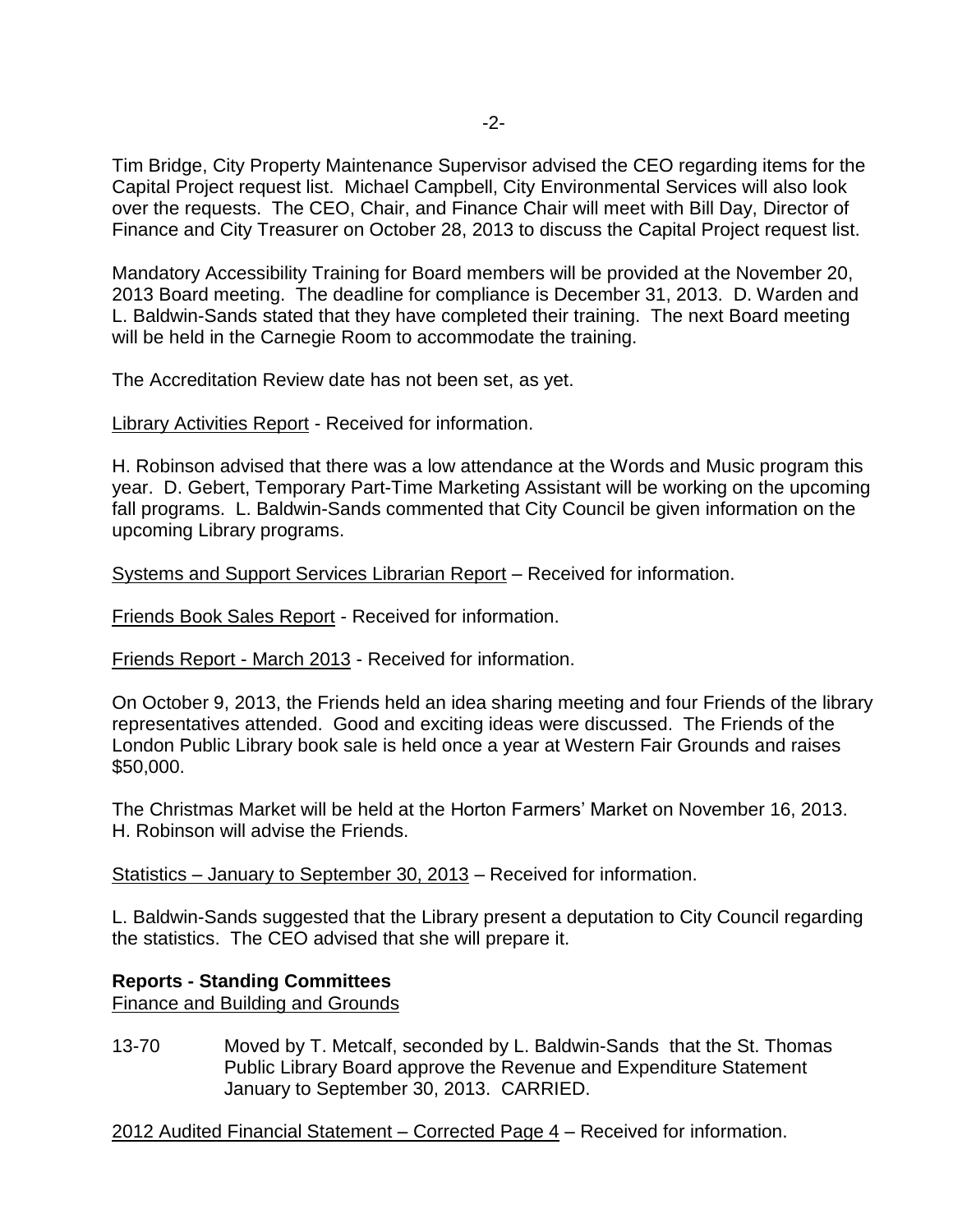2014 and Forecast Capital Projects – Received for information.

The CEO replied to a question that the Tim Bridge, Property Maintenance Supervisor dealt with the HVAC units and he would have additional details on energy efficiency. The CEO replied to a question that the life expectancy of HVAC units is 15 to 20 years. T. Metcalf advised that they were last replaced in 1998.

13-71 Moved by T. Metcalf, seconded by L. Baldwin-Sands that the St. Thomas Public Library Board approve the following 2014 to 2018 Capital Project requests:

|           |          | 2014 Library 2 HVAC Units                                     |    | \$50,000  |  |
|-----------|----------|---------------------------------------------------------------|----|-----------|--|
|           |          | Library Replace Roof Door                                     |    | \$10,000  |  |
|           |          | Library enhanced interior lighting                            |    | \$7,000   |  |
|           |          | Library Assessment for new branch                             |    | \$25,000  |  |
|           |          | 2015 Public Library 2 HVAC Units                              |    | \$50,000  |  |
|           |          | Library window replacement                                    |    | \$80,000  |  |
|           |          | Library Slope Roof Study and Design for the Building          |    | \$20,000  |  |
|           |          | Library Exterior Garden/Lighting redesign \$50,000 tax funded |    |           |  |
|           |          | \$100,000 grants/donations total                              |    | \$150,000 |  |
|           |          | 2016 Library 2 HVAC Units                                     |    | \$50,000  |  |
|           |          | Library window replacement                                    | \$ | 80,000    |  |
| $\bullet$ |          | 2017 Library window replacement                               |    | \$81,000  |  |
|           |          | 2018 Library window replacement                               |    | \$90,000  |  |
|           | CARRIED. |                                                               |    |           |  |

Palmer Report – April to June 2013 – Received for information.

The July to September 2013 Palmer report will be ready shortly.

Southern Ontario Library Service – No report.

Personnel and Public Relations – No report.

Federation of Ontario Public Libraries

T. Metcalf reported that the FOPL webinars are excellent.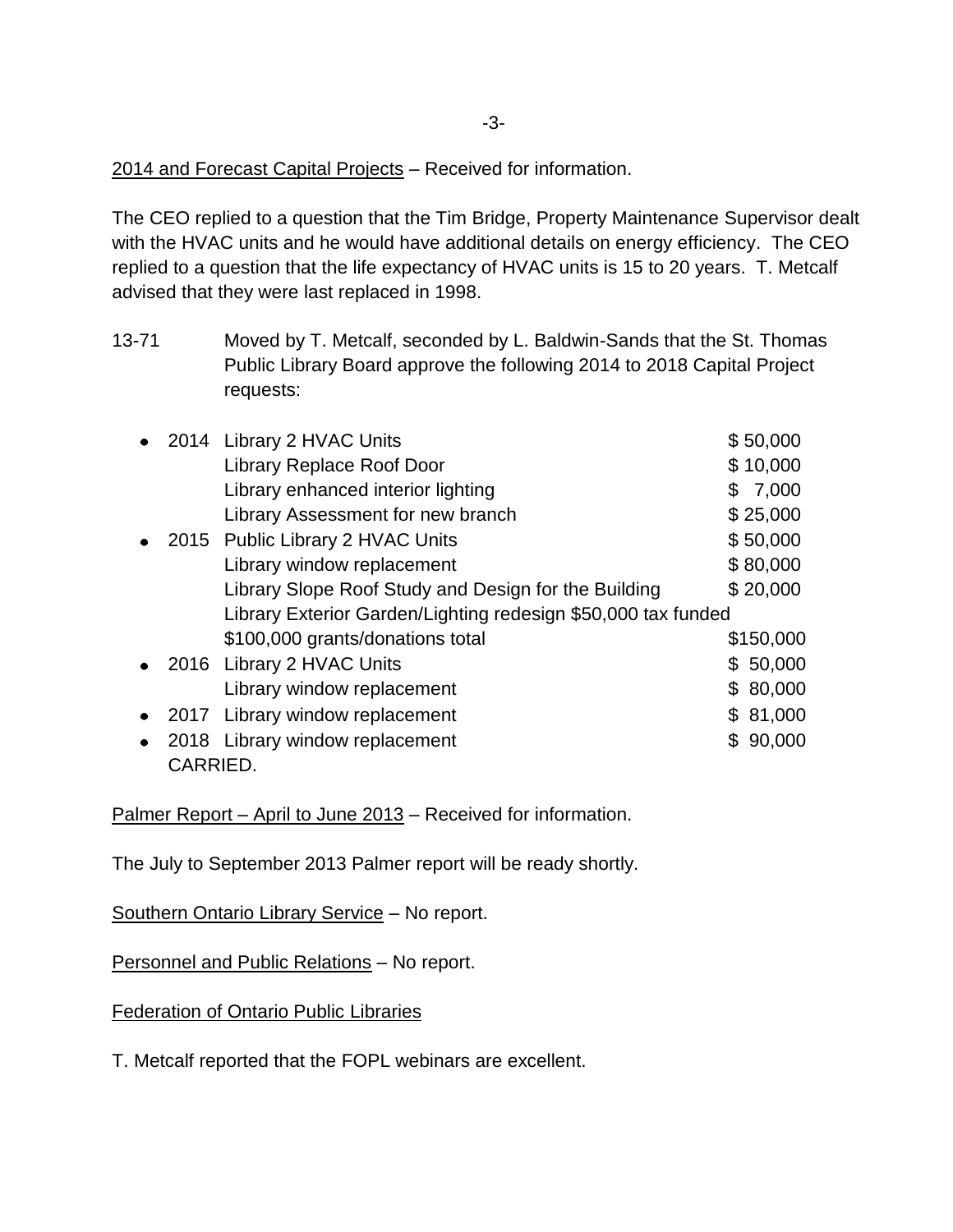## **Correspondence**

Ministry of Citizenship and Immigration – June Callwood Outstanding Achievement award for Voluntarism in Ontario – Received for information.

Middlesex County Library Board  $-50<sup>th</sup>$  Anniversary Celebration – Received for information.

#### . **Other Business**

Policies – Received for information.

- 13-72 Moved by T. Metcalf, seconded by D. Warden that the St. Thomas Public Library Board approve the following Board policies:
	- 01-00 Organizational By-Law
	- 01-01 Mission Statement
	- 01-02 Planning
	- 01-03 to 01-12 Other Board Policies

CARRIED.

- 13-73 Moved by D. Warden, seconded by T. Metcalf that the St. Thomas Public Library Board approve the following Personnel policies:
	- 02-01 Withdrawal Recruiting, Selection, Hiring
	- 02-01 New Human Resources
	- 02-04 Performance Appraisal
	- 02-10 Withdrawal Job Description: Youth Services & Community Development Librarian
	- 02-10 Withdrawal Job Description: Acting Circulation Supervisor
	- 02-13 Exit Interview

CARRIED

- 13-74 Moved by L. Baldwin-Sands, seconded by S. Poirier that the St. Thomas Public Library Board approve the following Library Services policies:
	- 03-01 Collection Management
	- 03-02 Use of Electronic Resources
	- 03-03 Withdrawal Children's Rights Unsupervised
	- 03-03 New Rules of Conduct and Trespass Policy
	- 03-07 Accessibility
	- 03-08 Accessible Customer Service
	- 03-10 Withdrawal Information Services
	- 03-10 New Information and Readers' Advisory Services
	- 03-12 Children's & Teens' Services
	- 03-13 Programming

CARRIED.